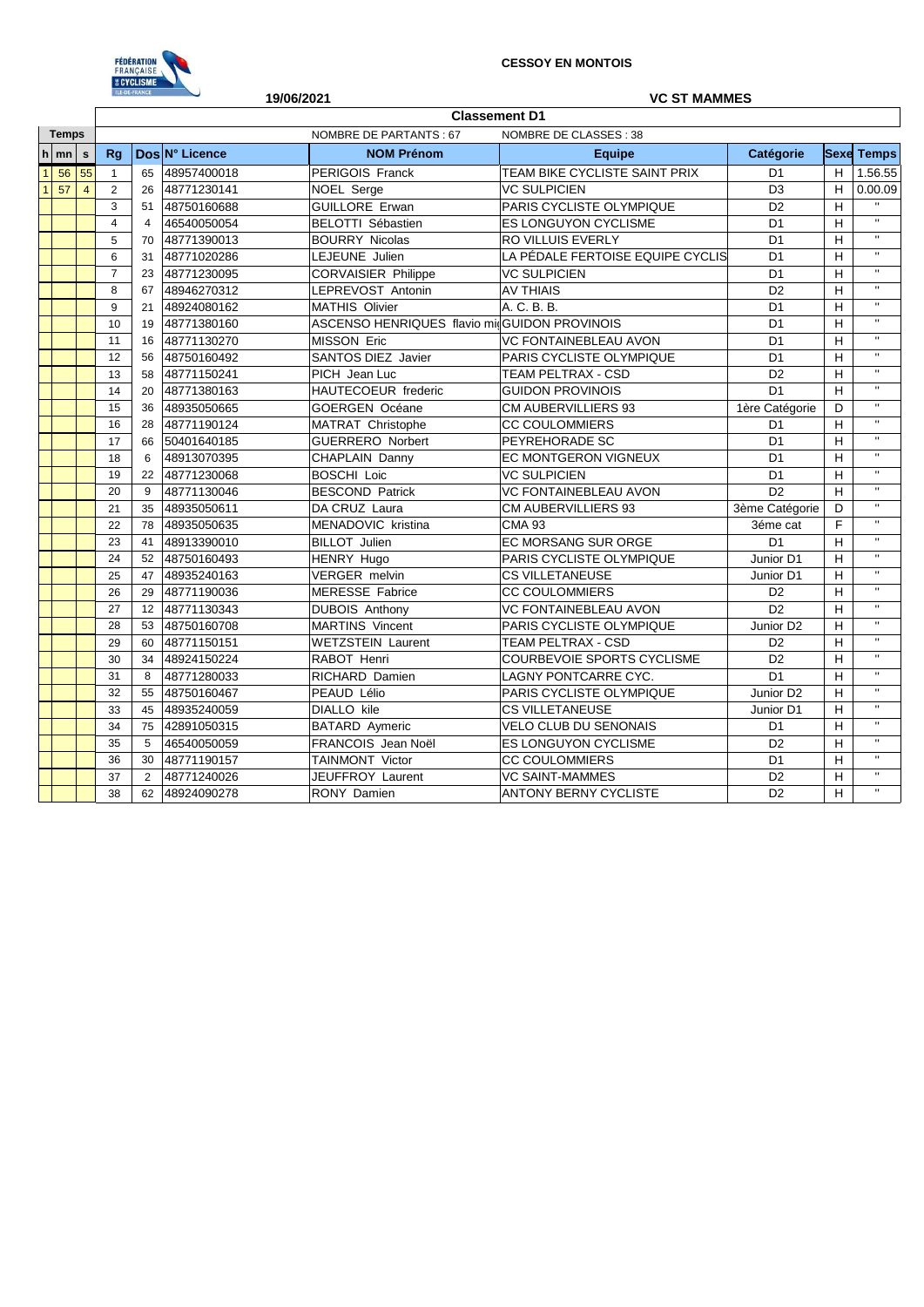|                | <b>Classement D3</b>                              |                |                              |                                                   |                 |                |                         |  |  |
|----------------|---------------------------------------------------|----------------|------------------------------|---------------------------------------------------|-----------------|----------------|-------------------------|--|--|
|                | NOMBRE DE PARTANTS : 60<br>NOMBRE DE CLASSES : 46 |                |                              |                                                   |                 |                |                         |  |  |
| <b>Rg</b>      |                                                   | Dos N° Licence | <b>NOM Prénom</b>            | <b>Equipe</b>                                     | Catégorie       |                | <b>Sexe Temps</b>       |  |  |
| $\mathbf{1}$   | 13                                                | 48771280311    | <b>CARPENTIER Laurent</b>    | LAGNY PONTCARRE CYC.                              | D <sub>3</sub>  | H              | 1.43.45                 |  |  |
| 2              | 38                                                | 48771150253    | <b>BOUCHER</b> Jean Michel   | TEAM PELTRAX - CSD                                | D <sub>3</sub>  | H              | $\mathbf{H}$            |  |  |
| 3              | 32                                                | 48913480003    | <b>TISSIER Thierry</b>       | CC SAINT PIERRE DU PERRAY                         | D <sub>3</sub>  | H              | $\overline{\mathbf{u}}$ |  |  |
| $\overline{4}$ | 18                                                | 48771130274    | JULLY Patrick                | <b>VC FONTAINEBLEAU AVON</b>                      | D <sub>3</sub>  | $\overline{H}$ | $\overline{\mathbf{u}}$ |  |  |
| 5              | 33                                                | 48750240225    | RENAIS Rodolphe              | US METRO TRANSPORTS                               | D <sub>3</sub>  | $\overline{H}$ | $\mathbf{H}$            |  |  |
| 6              | 26                                                | 48771020245    | DOUCET Michel                | LA PÉDALE FERTOISE EQUIPE CYCLIS Arbitre Régional |                 |                | $\mathbf{H}$            |  |  |
| $\overline{7}$ | 53                                                | 42211110075    | <b>DURAND Michel</b>         | <b>TEAM HAUTEVILLE CYCLISME</b>                   | D <sub>4</sub>  |                | $\overline{u}$          |  |  |
| 8              | 34                                                | 48913070032    | GALLAND Serge                | EC MONTGERON VIGNEUX                              | D <sub>4</sub>  |                | $\overline{11}$         |  |  |
| 9              | 37                                                | 48771090300    | PILLOT Michel                | US NEMOURS ST PIERRE                              | D <sub>3</sub>  |                | 0.01.29                 |  |  |
| 10             | 45                                                | 48771150192    | MARIA Didier                 | $\overline{D3}$<br><b>TEAM PELTRAX - CSD</b>      |                 | $\overline{H}$ |                         |  |  |
| 11             | 24                                                | 48913080144    | ATTOUMANI Assadi             | <b>VELO CLUB ARPAJON</b>                          | D <sub>3</sub>  | $\overline{H}$ | $\overline{\mathbf{u}}$ |  |  |
| 12             | 48                                                | 48771150210    | <b>REINE Thierry</b>         | TEAM PELTRAX - CSD<br>D <sub>4</sub>              |                 | H              | $\mathbf{H}$            |  |  |
| 13             | 44                                                | 48771150037    | <b>HUNGER Norbert</b>        | TEAM PELTRAX - CSD                                | D <sub>4</sub>  | H              | $\mathbf{H}$            |  |  |
| 14             | 11                                                | 48750160248    | PERDRIEAU François           | PARIS CYCLISTE OLYMPIQUE                          | D <sub>3</sub>  | H              | $\mathbf{H}$            |  |  |
| 15             | 68                                                | 48946090007    | <b>ALVES Alain</b>           | AVENIR DU VAL DE MARNE                            | $\overline{D3}$ | $\overline{H}$ | $\overline{\mathbf{u}}$ |  |  |
| 16             | 69                                                | 48935190025    | <b>GUINEBERT</b> Jean Pierre | SE PAVILLONNAIS                                   | D <sub>4</sub>  | $\overline{H}$ | $\mathbf{H}$            |  |  |
| 17             | 50                                                | 46510210084    | CANON Gaël                   | P.CHALONNAISE                                     | $\overline{D3}$ | $\overline{H}$ | $\mathbf{H}$            |  |  |
| 18             | 23                                                | 48957080237    | JEUDY Fabien                 | ARGENTEUIL VAL DE SEINE 95                        | D <sub>3</sub>  | H              | $\mathbf{H}$            |  |  |
| 19             | 54                                                | 48946080010    | FAUNE Jean Marc              | <b>TROPIKANA</b>                                  | D <sub>3</sub>  | H              | $\mathbf{H}$            |  |  |
| 20             | 17                                                | 48771130023    | GROSLAMBERT Renaud           | VC FONTAINEBLEAU AVON                             | D <sub>3</sub>  | H              | $\mathbf{H}$            |  |  |
| 21             | 19                                                | 48771130286    | <b>MERCIER Thierry</b>       | VC FONTAINEBLEAU AVON                             | D <sub>4</sub>  | $\overline{H}$ | $\mathbf{H}$            |  |  |
| 21             | 22                                                | 48771130093    | ZUCCO Jean Jacques           | <b>VC FONTAINEBLEAU AVON</b>                      | D <sub>3</sub>  | H              | $\mathbf{u}$            |  |  |
| 21             | 31                                                | 48913020409    | <b>GUILLOT Ludovic</b>       | AS CORBEIL ESSONNES                               | D <sub>4</sub>  | H              | $\mathbf{H}$            |  |  |
| 21             | 43                                                | 48771150160    | HALBOUT Franck               | TEAM PELTRAX - CSD                                | D <sub>3</sub>  | H              | $\mathbf{H}$            |  |  |
| 21             | 62                                                | 48935040048    | LEFRANCOIS Alain             | EC NEUILLY PLAISANCE                              | D <sub>4</sub>  | H              | $\mathbf{H}$            |  |  |
| 21             | 63                                                | 48935040148    | LEGENTIL Serge               | EC NEUILLY PLAISANCE                              | D <sub>4</sub>  | H              | $\mathbf{H}$            |  |  |
| 21             | 65                                                | 48935100182    | <b>ATRIDE Edie</b>           | <b>VCA DU BOURGET</b>                             | D <sub>3</sub>  | H              | $\mathbf{H}$            |  |  |
| 21             | 67                                                | 48946270104    | MORATILLE Fabrice            | <b>AV THIAIS</b>                                  | $\overline{D3}$ | $\overline{H}$ | $\mathbf{H}$            |  |  |
| 29             | 42                                                | 48771150223    | GAULT Stéphane               | <b>TEAM PELTRAX - CSD</b>                         | D <sub>3</sub>  | $\overline{H}$ | $\overline{u}$          |  |  |
| 30             | 15                                                | 48771280308    | WATREMEZ Sébastien           | LAGNY PONTCARRE CYC.                              | D <sub>3</sub>  | H              | $\mathbf{H}$            |  |  |
| 31             | 70                                                | <b>CJ</b>      | PELLERIN Claudine            | CARTE JOURNEE                                     | Pass            | D              | $\mathbf{H}$            |  |  |
| 32             | 29                                                | 42891050379    | <b>METAIS Philippe</b>       | <b>VELO CLUB DU SENONAIS</b>                      | D <sub>4</sub>  | H              | $\mathbf{H}$            |  |  |
| 33             | $12 \overline{ }$                                 | 48771280134    | <b>BOUYER</b> Jacques        | LAGNY PONTCARRE CYC.                              | D <sub>4</sub>  | $\overline{H}$ | $\mathbf{H}$            |  |  |
| 34             | 46                                                | 48771150234    | PEROT Jacky                  | <b>TEAM PELTRAX - CSD</b>                         | D <sub>4</sub>  | $\overline{H}$ | $\mathbf{H}$            |  |  |
| 35             | 10                                                | 48750160293    | MAJERHOLC Daniel             | PARIS CYCLISTE OLYMPIQUE                          | D <sub>4</sub>  | H              | $\overline{\mathbf{u}}$ |  |  |
| 36             | 56                                                | 48935230006    | <b>DEWILDE Philippe</b>      | <b>EC NOISEENNE</b>                               | D <sub>4</sub>  | H              | $\mathbf{H}$            |  |  |
| 37             | 27                                                | 48946070071    | DEVILLERS Stéphane           | US ALFORTVILLE CYCLISME                           | D <sub>3</sub>  | H              | $\mathbf{H}$            |  |  |
| 38             |                                                   | 48750160739    | <b>BOUTIN Michel</b>         | PARIS CYCLISTE OLYMPIQUE                          | $\overline{D3}$ | $\overline{H}$ | $\mathbf{H}$            |  |  |
| 39             | 4                                                 | 48771240004    | TARDIVEAU Daniel             | VC SAINT-MAMMES                                   | D <sub>3</sub>  | H              | $\mathbf{H}$            |  |  |
| 40             | 36                                                | 46100080440    | <b>BUVAT Manon</b>           | <b>U.V.C.A TROYES</b>                             | Junior          | D              |                         |  |  |
| 41             | 20                                                | 48771130404    | <b>MINNITI Patrick</b>       | VC FONTAINEBLEAU AVON                             | D4              | H              | $\mathbf{H}$            |  |  |
| 42             | 5                                                 | 48771240037    | <b>VITRY Patrice</b>         | <b>VC SAINT-MAMMES</b>                            | D4              | H              | $\mathbf{H}$            |  |  |
| 43             | 71                                                | 48946080007    | <b>BOUBOUILLE Guy Albert</b> | <b>TROPIKANA</b>                                  | D4              | М              |                         |  |  |
| 44             | 60                                                | 48771080005    | TAIEB Franck                 | AS CHELLES                                        | D <sub>3</sub>  | H              | $\mathbf{H}$            |  |  |
| 45             | 8                                                 | 48750160683    | <b>DUBREUIL Jacques</b>      | PARIS CYCLISTE OLYMPIQUE                          | D <sub>4</sub>  | H              | $\mathbf{H}$            |  |  |
| 46             | $\overline{2}$                                    | 48771240022    | <b>MACHIN</b> Jean Philippe  | <b>VC SAINT-MAMMES</b>                            | D4              | H              | $\mathbf{H}$            |  |  |